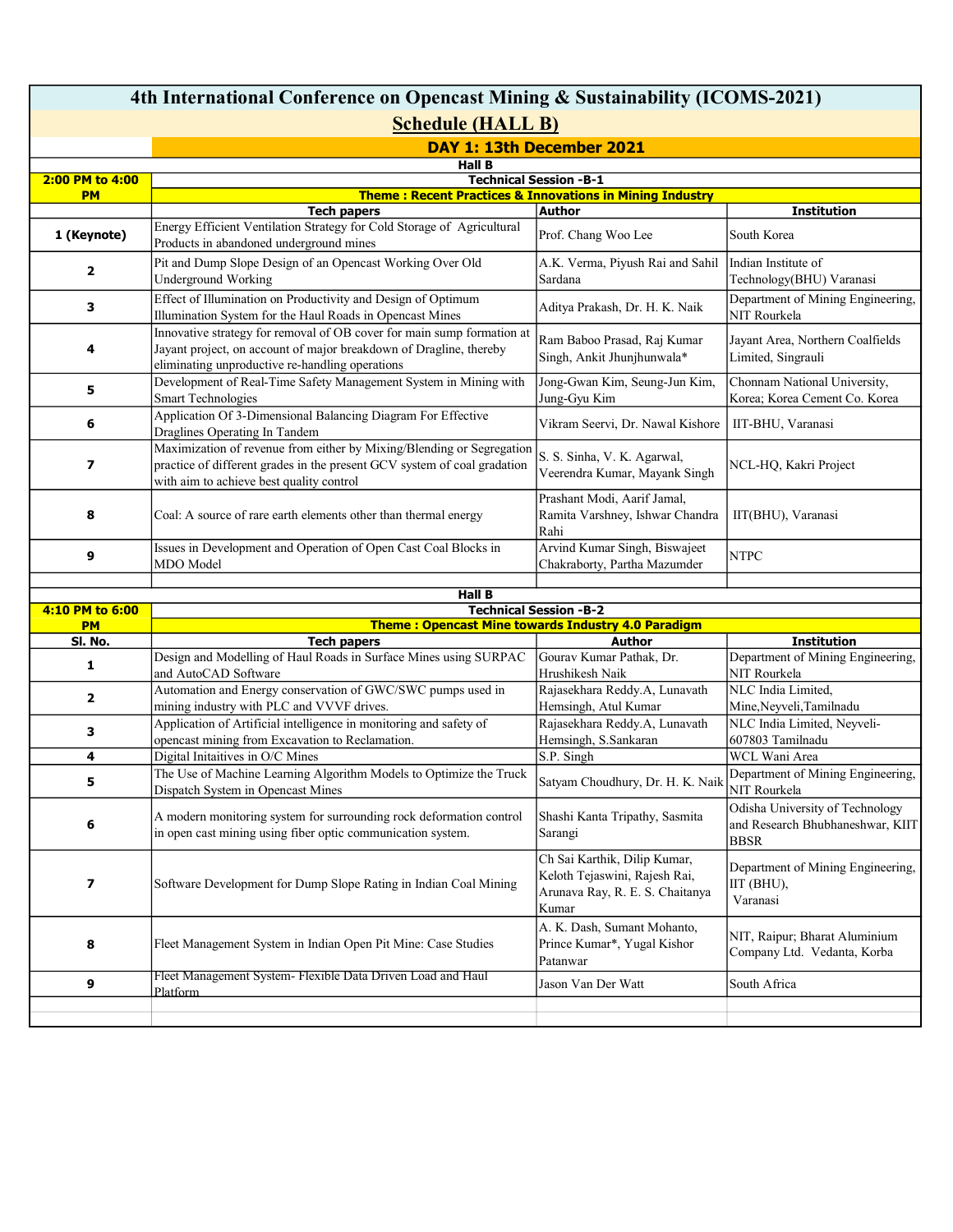| DAY 2: 14th December 2021 |                                                                                                                                                                                             |                                                                                           |                                                                                        |  |  |
|---------------------------|---------------------------------------------------------------------------------------------------------------------------------------------------------------------------------------------|-------------------------------------------------------------------------------------------|----------------------------------------------------------------------------------------|--|--|
| <b>Hall B</b>             |                                                                                                                                                                                             |                                                                                           |                                                                                        |  |  |
| 9:30 AM to 11: 25         | <b>Technical Session -B-3</b><br>Theme: Are we ready for a Sustainable Future                                                                                                               |                                                                                           |                                                                                        |  |  |
| <b>AM</b>                 | <b>Tech papers</b>                                                                                                                                                                          | Author                                                                                    | <b>Institution</b>                                                                     |  |  |
| 1 (Keynote)               | Sustainable approach for sulfidic mine tailings : Integrated paste<br>technology                                                                                                            | Erol Yilmaz                                                                               | Recep Tayyip Erdogan University,<br>Rize, Turkey                                       |  |  |
| 2 (Keynote)               | Application of Input-Output Production Modeling and Digitalization for<br>Productivity and Profitability Improvement in Mining Operations                                                   | Yoginder P. Chugh*, Siddhartha<br>Agarwal                                                 | College of Engineering Southern<br>Illinois University, IL, USA*; IIT-<br>ISM, Dhanbad |  |  |
| 3                         | Optimization of Process Conditions for Production of Hydrogen through<br>Underground Coal Gasification                                                                                      | Priyanka Shrivastava, Pankaj<br>Tiwari, Pradeep Kumar, Rajesh<br>Kumar Upadhyay           | IIT (BHU) Varanasi; , IIT Guwahati                                                     |  |  |
| 4                         | Sand effect on slump, strength and microstructural properties of<br>cemented paste backfill                                                                                                 | Nihat Utku Guner, Erol Yilmaz,<br>Muhammet Sari, Tugrul Kasap                             | Recep Tayyip Erdogan University,<br>Rize, Turkey                                       |  |  |
| 5                         | Characterization and use of Wastewater from Coal Utilization Plants by<br>using Lysimeter Test                                                                                              | Nikhil Kumar, Dr. Somesh Jena,<br>Dr. H. K. Naik                                          | NIT Rourkela                                                                           |  |  |
| 6                         | An Ecosystem for Clean Coal-Beyond Beneficiation                                                                                                                                            | Jai Prakash, Hemant Kumar<br>Chauhan, Pranav Shankar Anu,<br>Nikhil Narain                | CMPDIL RI 2 & RI 6                                                                     |  |  |
| 7                         | Geoelectrical Sounding for Groundwater Exploration around Nigahi<br>colony, Singrauli District, Madhya Pradesh, India                                                                       | Dharmendra Kumar Singh, Dr.<br>Nawal Kishore, Dr.Birendra<br>Prataph, Ishwar Chandra Rahi | Indian Institute of Technology<br>BHU, Varanasi                                        |  |  |
| 8                         | Reservoir simulation and techno-commercial study of CO2 sequestration<br>and enhanced coalbed methane recovery in a coal seam of Raniganj<br>Coalfield                                      | Arpita Roy, Pratik Dutta                                                                  | Dept. of Mining Engineering,<br>IIEST, Shibpur, Howrah, India                          |  |  |
| 9                         | Environmental Sustainability- By Utilising Waste Silica Sand and<br>Develop It as an Alternative for Natural Sand                                                                           | Hitanshu Kaushal, Dr. Anupam<br>Bhatnagar                                                 | College of Technology &<br>Engineering, MPUAT, Udaipur                                 |  |  |
|                           | <b>Hall B</b>                                                                                                                                                                               |                                                                                           |                                                                                        |  |  |
| 11:35 AM to 1:30          |                                                                                                                                                                                             | <b>Technical Session -B-4</b>                                                             |                                                                                        |  |  |
| <b>PM</b>                 |                                                                                                                                                                                             | <b>Theme: Overcoming Challenges of Industry Specific Problem</b><br><b>Author</b>         |                                                                                        |  |  |
| 1 (Keynote)               | <b>Tech papers</b><br>Managing Environmental Impacts with Optimised Blasting Operations<br>Using Improved Technology                                                                        | Sushil Bhandari                                                                           | <b>Institution</b><br>JNV University, Jodhpur;<br>Federation University, Australia     |  |  |
| $\overline{\mathbf{2}}$   | A Review on Blast Performance Monitoring Techniques in an Opencast<br>Coal Mine                                                                                                             | Manoj Kumar, Dr. Hemant<br>Agrawal, Sanjay Kumar Dubey,<br>Siddhartha Roy                 | CMPDI, Ranchi                                                                          |  |  |
| 3                         | Rock Excavation Challenges in Coal Mining: Thrust Areas and<br>Roadmap                                                                                                                      | V.M.S.R. Murthy                                                                           | IIT-ISM Dhanbad                                                                        |  |  |
| 4                         | Predicting Fragmentation And Ground Vibrations In Dragline Bench<br>Blasting Using Reflection Breakage Index (RBI) - A New Approach                                                         | Nachiket V. Bhagade, V.M.S.R.<br>Murthy                                                   | <b>IIT-ISM Dhanbad</b>                                                                 |  |  |
| 5                         | Influence of initiation sequence of blastholes on fragmentation by<br>blasting with special reference to diagonal and V-type firing patterns                                                | Lalit Singh Chouhan, Avtar K<br>Raina, VMSR Murthy                                        | UltraTech Cement Limited, Jaipur;<br>CSIR-CIMFR, Nagpur; IIT-ISM,<br>Dhanbad           |  |  |
| 6                         | Mine valuation techniques and its relevance in Indian scenario                                                                                                                              | Vineeth Balakrishnan, Sujit Kumar<br>Mandal                                               | CSIR-CIMFR, Dhanbad                                                                    |  |  |
| $\overline{\mathbf{z}}$   | Operational Controls to ensure Coal Quality from Large Open Cast Coal<br>Mines                                                                                                              | Arvind Kumar Singh, Pavan<br>Khandwe                                                      | <b>NTPC</b>                                                                            |  |  |
| 8                         | Development of a Methodology for Detection, Monitoring, and Analysis<br>of Slope Instabilities in Surface Coal Mining Environment using<br>Spaceborne SAR Interferometry (InSAR) Techniques | Md Soyeb Alam, Dheeraj Kumar,<br>Souvik, Manish, Ujjawal, Sagar,<br>Niraj,                | Department of Mining Engg.,<br>IIT(ISM), Dhanbad                                       |  |  |
| 9                         | Strategy for Implementation of Safety Management Plan in Indian Open<br>Cast Coal Mines: An Approach                                                                                        | Prince Kumar, Dibakar Das, A.K.<br>Dash*, Vijay Jain                                      | Bharat Aluminium Company Ltd.,<br>Korba, NIT Raipur*                                   |  |  |